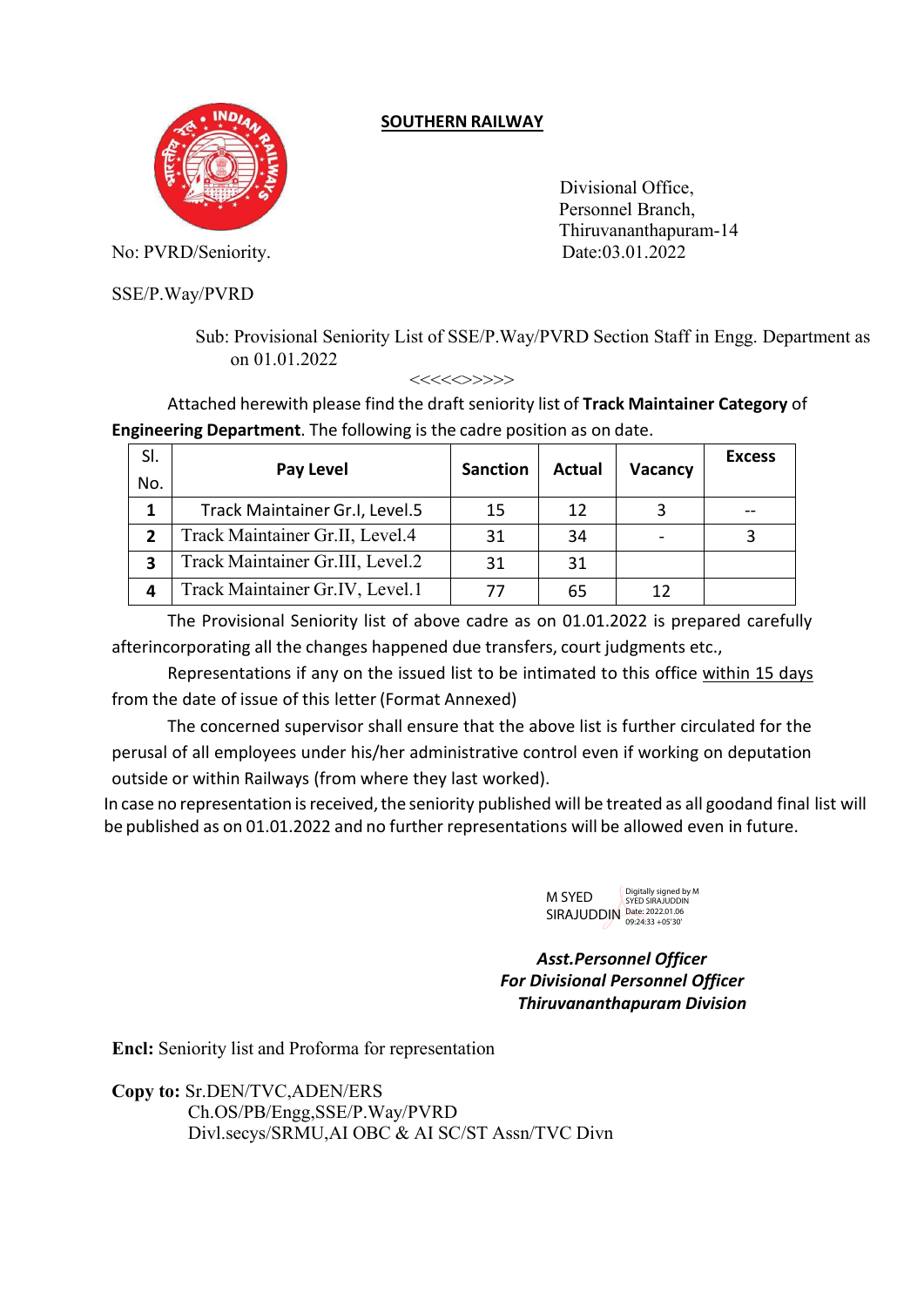## **SOUTHERN RAILWAY: THIRUVANANTHAPURAM DIVISION**

To, APO//TVC

**Sub: Request for correction in seniority list published**

SENIORITY LIST NO: DEPARTMENT: ……………………………..

EMP NUMBER: NAME:…………………………………………..

DESIGNATION/STATION: MOB NO:………………………….

| Sl.No | <b>Description</b>                            | Whether<br>Correction<br>required<br>(put YES/NO) | <b>Correction to be done &amp; Reason</b> |
|-------|-----------------------------------------------|---------------------------------------------------|-------------------------------------------|
| 1.    | <b>Seniority position</b>                     |                                                   |                                           |
| 2.    | Date of Appointment                           |                                                   |                                           |
| 3.    | Date of Entry into<br>Grade                   |                                                   |                                           |
| 4.    | <b>Any Other like</b><br><b>Community etc</b> |                                                   |                                           |

Specify documentary proof in support of the above claim if any attached1.

- 2.
- 3.
- 4.

## **Signature of the employee**

Name of the supervisory official: Signature:

Office seal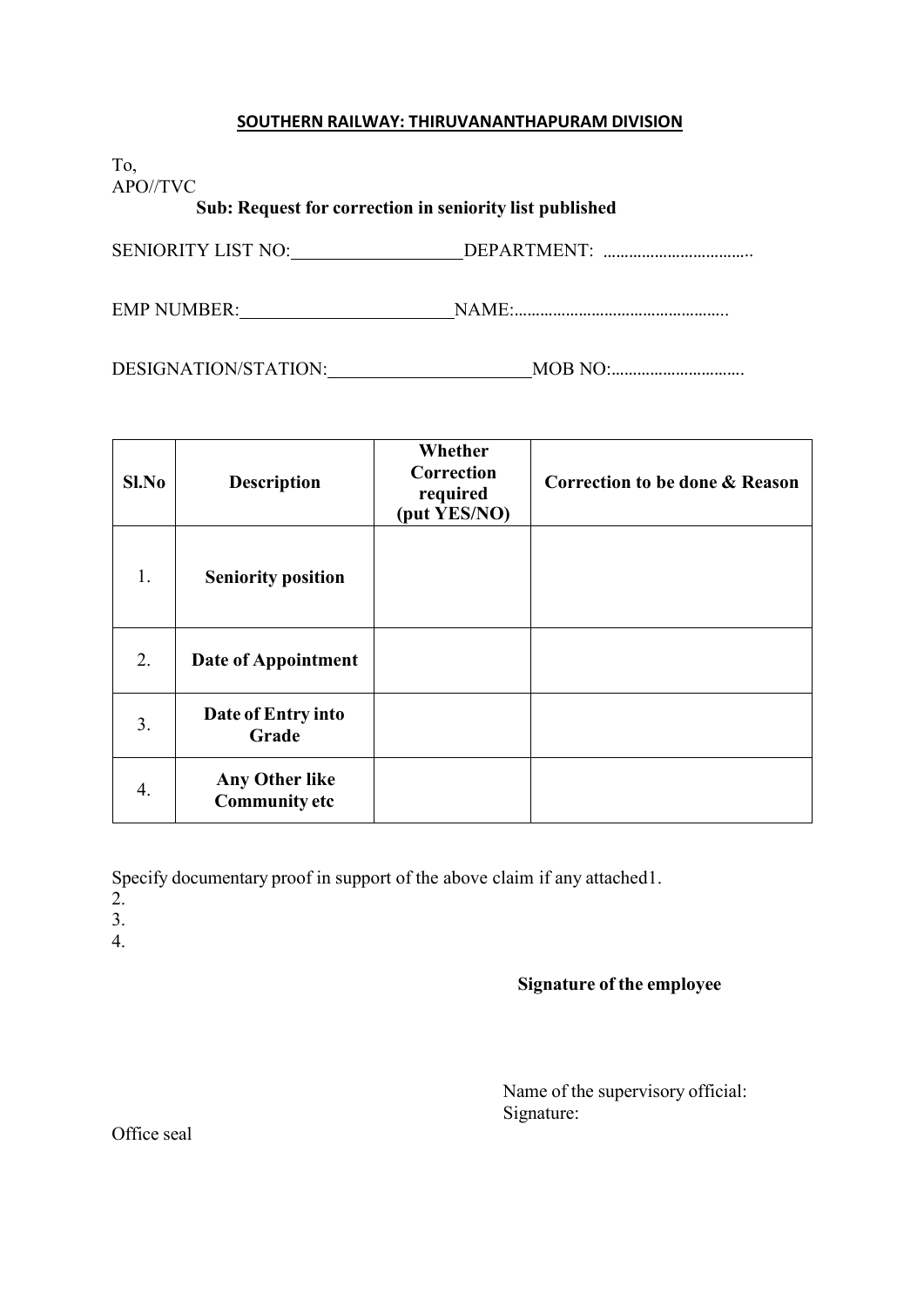|                                             |                         |          |                                                                                       |                                   | <b>SOUTHERN RAILWAY</b>                    |                        |                                             |         |  |  |
|---------------------------------------------|-------------------------|----------|---------------------------------------------------------------------------------------|-----------------------------------|--------------------------------------------|------------------------|---------------------------------------------|---------|--|--|
|                                             |                         |          | Seniority List in Favour of TM Gr-I,II,III &IV under SSE/P.way/PVRD as on 01/01/2022. |                                   |                                            |                        |                                             |         |  |  |
|                                             |                         |          |                                                                                       |                                   | Track Maintainer Gr-I GP-2800/-in Level-05 |                        |                                             |         |  |  |
| Sl.No                                       | <b>HRMS ID</b>          | PF No.   | Name                                                                                  | Com                               | Date of<br>birth                           | Date of<br>Appointment | Date of entry in<br>to the present<br>grade | Remarks |  |  |
| 1                                           | <b>UZGHMW</b>           | 04291669 | K.K.Sarasan                                                                           | UR                                | 23.05.1967                                 | 13.05.1996             | 24/05/2017                                  |         |  |  |
| $\overline{2}$                              | <b>QLBDWE</b>           | 04F00113 | V.S.Prasanth                                                                          | <b>SC</b>                         | 15.5.1981                                  | 05.08.2004             | 24/05/2017                                  |         |  |  |
| 3                                           | YAIPOG                  | 05020875 | T.P.Madhu                                                                             | <b>SC</b>                         | 07.02.1973                                 | 06.10.2005             | 25/05/2017                                  |         |  |  |
| $\overline{4}$                              | <b>RZMSOW</b>           | 04294440 | A.K.Ahammed Shaji                                                                     | <b>UR</b>                         | 24.10.1982                                 | 20.05.2002             | 26/05/2017                                  |         |  |  |
| 5                                           | <b>QLNKIP</b>           | 04F00298 | V.P.George                                                                            | <b>UR</b>                         | 14.12.1964                                 | 13.10.2004             | 29/05/2017                                  |         |  |  |
| 6                                           | <b>MEEMUF</b>           | 04291116 | T.A.Baby                                                                              | <b>ST</b>                         | 15.05.1964                                 | 02.04.1997             | 08.03.2019                                  |         |  |  |
| $\tau$                                      | <b>TNWYDM</b>           | 04F00099 | Baby Shyamkumar                                                                       | <b>SC</b>                         | 20.10.1972                                 | 27.07.2004             | 08.03.2019                                  |         |  |  |
| 8                                           | <b>QDMRBY</b>           | 04F00297 | N.K.Surendran                                                                         | UR                                | 27.05.1964                                 | 13.10.2004             | 07.01.2021                                  |         |  |  |
| 9                                           | <b>HYWZWE</b>           | 08F00410 | P.K.Jamal                                                                             | UR                                | 06.05.1965                                 | 02.06.2008             | 07.01.2021                                  |         |  |  |
| 10                                          | <b>NHHLNY</b>           | 08F00562 | K.K.Vijayan                                                                           | SC                                | 20.05.1965                                 | 07.06.2008             | 07.01.2021                                  |         |  |  |
| 11                                          | <b>BDXEPD</b>           | 08F00326 | K.S.Noble                                                                             | <b>ST</b>                         | 22.02.1967                                 | 24.05.2008             | 07.01.2021                                  |         |  |  |
| 12                                          | <b>KXQPMT</b>           | 08F00340 | C.J.Paul                                                                              | <b>UR</b>                         | 20.05.1966                                 | 29.05.2008             | 04.02.2021                                  |         |  |  |
| Track Maintainer Gr-II GP-2400/-in Level-04 |                         |          |                                                                                       |                                   |                                            |                        |                                             |         |  |  |
| $\mathbf{1}$                                | <b>BWJNXZ</b>           | 04F00100 | P.Madhavankutty                                                                       | UR                                | 28.12.1973                                 | 27.07.2004             | 24/12/2015                                  |         |  |  |
| $\overline{c}$                              | <b>MLGXEM</b>           | 06F00242 | A.J.Joseph                                                                            | <b>UR</b>                         | 10.04.1967                                 | 29.08.2006             | 24/12/2015                                  |         |  |  |
| 3                                           | <b>ROTACW</b>           | 08F00642 | M.B.Siva Prasad                                                                       | UR                                | 17.07.1962                                 | 13.06.2008             | 25/11/2016                                  |         |  |  |
| 4                                           | <b>DBILCJ</b>           | 08F00343 | T.M.Thomas                                                                            | <b>UR</b>                         | 24.03.1963                                 | 30.05.2008             | 25/11/2016                                  |         |  |  |
| 5                                           | NITUEI                  | 08F00339 | Mathew Varghese                                                                       | <b>UR</b>                         | 25.06.1963                                 | 29.05.2008             | 25/11/2016                                  |         |  |  |
| 6                                           | <b>OQWJXF</b>           | 08F00319 | Shaji Varghese                                                                        | UR                                | 14.05.1966                                 | 24.05.2008             | 26/10/2017                                  |         |  |  |
| 7                                           | <b>WWWUFR</b>           | 08F00632 | P.T.Gopi                                                                              | <b>SC</b>                         | 27.04.1969                                 | 09.06.2008             | 03/01/2019                                  |         |  |  |
| 8                                           | <b>EZLPTI</b>           | 08F00329 | Saji Thomas                                                                           | UR                                | 10.04.1970                                 | 24.05.2008             | 08.03.2019                                  |         |  |  |
| 9                                           |                         | 08F00323 | Viju Mathew                                                                           | <b>UR</b>                         | 16.01.1972                                 | 24.05.2008             | 08.03.2019                                  |         |  |  |
| 10                                          | ZDQQHU<br><b>BUCGWQ</b> | 08F00327 | M.R.Rakesh                                                                            | $\ensuremath{\mathsf{UR}}\xspace$ | 30.05.1985                                 | 24.05.2008             | 08.03.2019                                  |         |  |  |
| 11                                          | <b>HSPMEJ</b>           | 08F00750 | George Dungwar                                                                        | <b>ST</b>                         | 27.04.1973                                 | 09.07.2008             | 08.03.2019                                  |         |  |  |
| 12                                          | <b>EXEOLR</b>           | 08F00756 | V.V.Suresh                                                                            | SC                                | 28.05.1977                                 | 15.07.2008             | 08.03.2019                                  |         |  |  |
| 13                                          | <b>BUUXUR</b>           | 08F00754 | A.K.Jeevas                                                                            | <b>SC</b>                         | 14.03.1981                                 | 15.07.2008             | 08.03.2019                                  |         |  |  |
| 14                                          | YWIWJY                  | 06MAS225 | P.R.Reghuram                                                                          | <b>ST</b>                         | 03.03.1980                                 | 25.03.2006             | 08.03.2019                                  |         |  |  |
| 15                                          | <b>JFRPEW</b>           | 12F19205 | Upendra Das                                                                           | <b>SC</b>                         | 01.06.1980                                 | 21.03.2012             | 08.03.2019                                  |         |  |  |
| 16                                          | <b>CQMUCL</b>           | 11F22582 | P.J.Kunjumon                                                                          | UR                                | 25.07.1963                                 | 24.11.2011             | 27.12.2020                                  |         |  |  |
| 17                                          | QDCPST                  | 12F19186 | <b>Battilal Meena</b>                                                                 | ${\rm ST}$                        | 05.01.1980                                 | 16.03.2012             | 27.12.2020                                  |         |  |  |
| 18                                          | KIXLPB                  | 12F19198 | Hemlal Sahu                                                                           | UR                                | 27.01.1976                                 | 20.03.2012             | 27.12.2020                                  |         |  |  |
| 19                                          | <b>KYLWPD</b>           | 12F19138 | Balakrishnan.V                                                                        | ${\rm SC}$                        | 05.03.1979                                 | 02.11.2005             | 27.12.2020                                  |         |  |  |
| 20                                          | <b>QRTUKT</b>           | 04F00299 | V.K.Prakashan                                                                         | UR                                | 17.04.1962                                 | 13.10.2004             | 27.12.2020                                  |         |  |  |
| 21                                          | <b>ROQAUS</b>           | 12F06957 | Kartik Munda                                                                          | ${\rm ST}$                        | 25.07.1985                                 | 30.03.2012             | 27.12.2020                                  |         |  |  |
| 22                                          | <b>DTGZCT</b>           | 14504661 | Satheesh.V.K                                                                          | UR                                | 01.06.1962                                 | 18.01.2012             | 27.12.2020                                  |         |  |  |
| 23                                          | <b>OYTHTA</b>           | 12F06972 | Saneesh.P.Mohan                                                                       | UR                                | 07.04.1983                                 | 12.06.2012             | 27.12.2020                                  |         |  |  |
| 24                                          | <b>RKDRQE</b>           | 12F06974 | Abin Thomas                                                                           | UR                                | 06.04.1987                                 | 12.06.2012             | 27.12.2020                                  |         |  |  |
| 25                                          | QCTJPD                  | 12F06975 | P.Sudheer                                                                             | <b>SC</b>                         | 31.05.1977                                 | 12.06.2012             | 27.12.2020                                  |         |  |  |
| 26                                          | AKHQQB                  | 12F17135 | Suresh.A.P                                                                            | <b>UR</b>                         | 30.01.1974                                 | 28.07.2012             | 27.12.2020                                  |         |  |  |
|                                             |                         |          |                                                                                       |                                   |                                            |                        |                                             |         |  |  |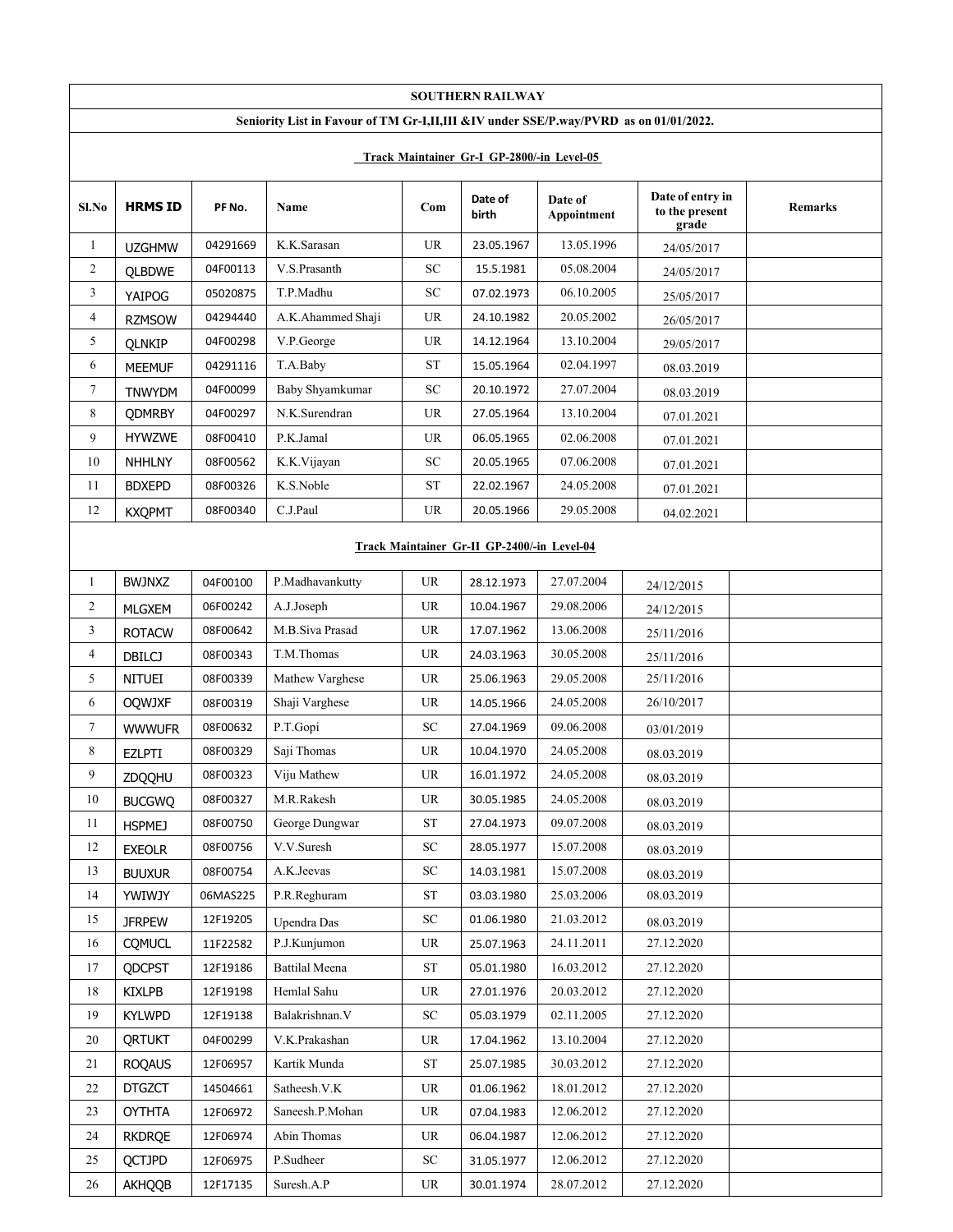| 27             | WLLGHI        | 13F80252 | Remyamol.R                      | SC                                | 20.01.1987                                   | 05.04.2013 | 27.12.2020 |                                                       |
|----------------|---------------|----------|---------------------------------|-----------------------------------|----------------------------------------------|------------|------------|-------------------------------------------------------|
| 28             | <b>NNTXKB</b> | 13F20591 | Sandhyalakshmi.P.K              | UR                                | 08.04.1978                                   | 12.03.2013 | 29.11.2021 |                                                       |
| 29             | <b>YDLDSA</b> | 13F81151 | Sudhish.N.K                     | OBC                               | 05.05.1977                                   | 20.03.2013 | 29.11.2021 |                                                       |
| $30\,$         | <b>SJPFSW</b> | 13F80253 | Shyju Kurian                    | $\ensuremath{\mathsf{UR}}\xspace$ | 26.11.1984                                   | 05.04.2013 | 29.11.2021 |                                                       |
| 31             | <b>XZMIDS</b> | 11AE0177 | Mathias.P                       | <b>UR</b>                         | 09.05.1964                                   | 03.06.2011 | 29.11.2021 |                                                       |
| 32             | <b>YXPEBI</b> | 13F41791 | Bindu.K.S                       | $\ensuremath{\mathsf{UR}}\xspace$ | 31.05.1975                                   | 22.05.2013 | 29.11.2021 |                                                       |
| 33             | <b>WCXGDR</b> | 13F41797 | Maju.K.R                        | SC                                | 15.02.1983                                   | 25.12.2013 | 29.11.2021 |                                                       |
| 34             | <b>GIWGTX</b> | 13F81145 | Stella Raj                      | <b>ST</b>                         | 04.02.1988                                   | 05.04.2013 | 11.12.2021 |                                                       |
|                |               |          |                                 |                                   | Track Maintainer Gr-III GP-1900/-in Level-02 |            |            |                                                       |
| $\mathbf{1}$   | <b>DIZTFA</b> | IG110179 | R.S.Anil Kumar                  | $\ensuremath{\mathsf{UR}}\xspace$ | 26.01.1967                                   | 06.04.2011 | 15.11.2018 |                                                       |
| $\overline{2}$ | <b>RTBBXC</b> | 13F81149 | Neethu.K                        | ${\cal S}{\cal T}$                | 20.05.1990                                   | 05.04.2013 | 15.11.2018 |                                                       |
| $\overline{3}$ | <b>SWJJQG</b> | 4292352  | Sajimon.P.K                     | ${\cal S}{\cal T}$                | 28.02.1970                                   | 18.06.2013 | 08.03.2019 |                                                       |
| 4              | YDHXBE        | 14F15333 | Arun.K.G                        | OBC                               | 19.05.1983                                   | 13.03.2014 | 08.03.2019 |                                                       |
| 5              | <b>QTETHA</b> | 14F77110 | Thomas Joseph                   | UR                                | 22.02.1988                                   | 20.06.2014 | 08.03.2019 |                                                       |
| 6              | <b>RPSHCQ</b> | 14F77340 | Anu.N.Suresh                    | OBC                               | 01.06.1988                                   | 28.06.2014 | 08.03.2019 |                                                       |
| 7              | <b>BGGNLI</b> | 51403171 | Aneer.T                         | ${\rm OBC}$                       | 11.03.1989                                   | 19.06.2014 | 08.03.2019 |                                                       |
| 8              | <b>ZZTNQF</b> | 51405489 | Hadeelath.K                     | ${\rm OBC}$                       | 06.04.1983                                   | 26.08.2014 | 08.03.2019 |                                                       |
| 9              | QHNIZF        | 11F00199 | George.K.S                      | UR                                | 31.01.1965                                   | 03.06.2011 | 08.03.2019 | Inter section, Joined ktym<br>on 28-10-14             |
| 10             | <b>JBREEQ</b> | 15F27353 | Anoop. A.S                      | ${\rm SC}$                        | 12.02.1992                                   | 24.11.2015 | 08.03.2019 |                                                       |
| 11             | <b>NFAWCP</b> | 15F27349 | Sujith .K.K                     | ${\rm OBC}$                       | 22.03.1988                                   | 24.11.2015 | 27.12.2020 |                                                       |
| 12             | <b>IDXKIG</b> | 15F18127 | Manuraj.M                       | ${\rm OBC}$                       | 14.06.1989                                   | 24.11.2015 | 27.12.2020 |                                                       |
| 13             | NRUJKI        | 15F78276 | Justin Jose                     | UR                                | 30.09.1991                                   | 24.11.2015 | 27.12.2020 |                                                       |
| 14             | <b>ANADTK</b> | 15F18033 | Ashamol.S                       | OBC                               | 19.05.1991                                   | 24.11.2015 | 27.12.2020 |                                                       |
| 15             | <b>DPBILB</b> | 15F18121 | Dethan Das                      | ${\rm OBC}$                       | 21.04.1988                                   | 24.11.2015 | 27.12.2020 |                                                       |
| 16             | <b>JUIKAJ</b> | 15F27687 | Nanag Ram Meena                 | ${\rm ST}$                        | 20.06.1993                                   | 24.11.2015 | 27.12.2020 |                                                       |
| 17             | <b>XBOEQX</b> | 15F27355 | Samay Singh Meena               | ${\cal S}{\cal T}$                | 01.07.1993                                   | 16.12.2015 | 27.12.2020 |                                                       |
| 18             | <b>OPSUYM</b> | 12C00032 | P.R.Suddhir                     | OBC                               | 10.05.1964                                   | 12.01.2012 | 27.12.2020 | Reported at DRM (P) TVC<br>on 08-03-2016              |
| 19             | <b>KRATPR</b> | 13040401 | M.R.Renjith                     | OBC                               | 26.04.1986                                   | 21.03.2013 | 27.12.2020 | Reported at DRM (P) TVC<br>on 04-07-2016              |
| 20             | PAHGQA        | 29800145 | Prajith.K.K                     | ${\rm SC}$                        | 06.03.1990                                   | 27.05.2016 | 27.12.2020 | mutual with<br>Viswanathan.S.<br>DOA.13/08/2014       |
| 21             | <b>DNSKBL</b> | 29800372 | Shankarlal Meena                | $\operatorname{ST}$               | 17.09.1991                                   | 02.08.2016 | 27.12.2020 |                                                       |
| 22             | <b>UIWXAF</b> | 29800545 | Shashikant Kumar                | ${\rm SC}$                        | 05.03.1994                                   | 26.08.2016 | 27.12.2020 |                                                       |
| 23             | <b>PDQNCA</b> | 29800888 | Koteswararao Jandraju<br>pallai | ${\rm SC}$                        | 12.04.1985                                   | 28.04.2017 | 27.12.2020 |                                                       |
| 24             | QARJUZ        | 15F18123 | Dhara Singh Meena               | <b>ST</b>                         | 17.08.1993                                   | 24.11.2015 | 29.11.2021 |                                                       |
| 25             | <b>JOZNBZ</b> | 29800310 | Sanjiv Kumar                    | ${\rm OBC}$                       | 02.01.1989                                   | 23.07.2016 | 29.11.2021 |                                                       |
| 26             | <b>DFOOZM</b> | 29801279 | Ajitha Kumari.B                 | UR                                | 10.05.1981                                   | 28.07.2016 | 29.11.2021 | mutual with Sanjeev Kumar<br>DOA.23/07/2016           |
| 27             | <b>YGFCNX</b> | 29800339 | Rahul Roshan                    | OBC                               | 05.02.1992                                   | 02.08.2016 | 29.11.2021 |                                                       |
| 28             | IPLYUM        | 29800353 | Vikash Kumar                    | OBC                               | 05.01.1991                                   | 02.08.2016 | 29.11.2021 |                                                       |
| 29             | <b>DDUOCU</b> | 61608245 | Magesh P C                      | ${\rm SC}$                        | 08.03.1982                                   | 28.12.2016 | 29.11.2021 | Mutual with Murugan<br>Chinnadorai.<br>DOA:01/07/2015 |
|                |               |          |                                 |                                   |                                              |            |            |                                                       |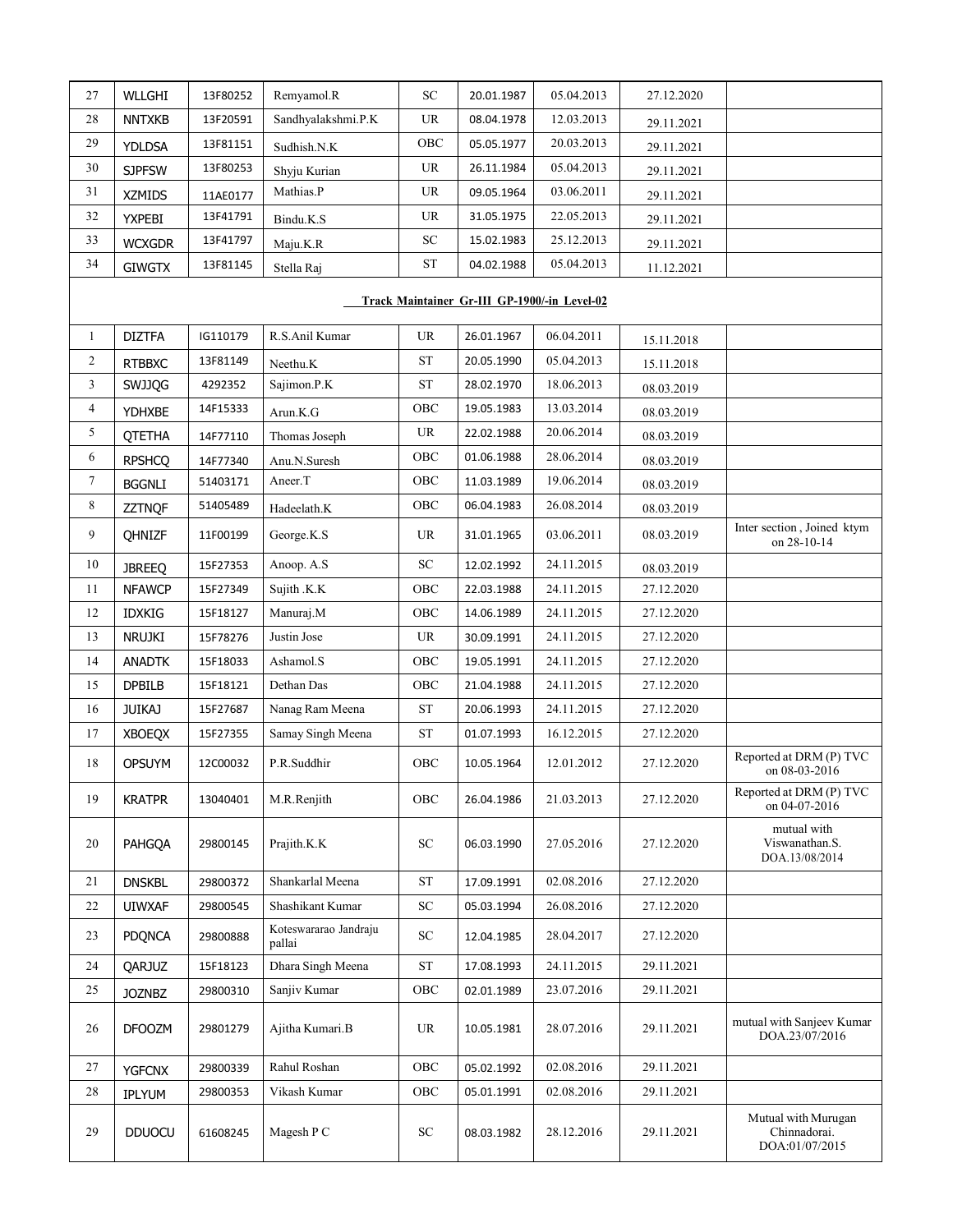| 30             | <b>WNELOT</b> | 61504798 | Chinchu.M.M                  | OBC                               | 31.03.1988                                 | 03.12.2015 | 06.12.2021 | mutual with MD Khursheed<br>Alam .DOA:02-08-16        |
|----------------|---------------|----------|------------------------------|-----------------------------------|--------------------------------------------|------------|------------|-------------------------------------------------------|
| 31             | <b>JFPCNX</b> | 29800341 | Rahul Kumar                  | OBC                               | 25.01.1993                                 | 02.08.2016 | 09.12.2021 |                                                       |
|                |               |          |                              |                                   | Trackmaintainer-Gr-IV GP-1800/-in Level-01 |            |            |                                                       |
| $\mathbf{1}$   |               | 29800308 | Satheeshreddy<br>Annapareddy | <b>UR</b>                         | 08.05.1988                                 | 23.07.2016 | 23.07.2016 | Long Absent                                           |
| 2              | <b>FTBYUY</b> | 29801267 | Vishnu Vijayan               | OBC                               | 24.02.1990                                 | 22.07.2016 | 02.08.2016 | mutual with MurariKumar<br>.DOA:02-08-16              |
| 3              | <b>WIUKMQ</b> | 29800362 | Santoshkumar Sahni           | OBC                               | 12.05.1988                                 | 02.08.2016 | 02.08.2016 |                                                       |
| $\overline{4}$ | <b>IETNUQ</b> | 15040466 | Vidhu Sasidharan             | OBC                               | 08.01.1984                                 | 05.12.2015 | 02.08.16   | mutual with Sher singh Jat<br>/M.Hussian.DOA:02-08-16 |
| 5              | <b>EFCQAX</b> | 29800377 | Sanjay Singh                 | OBC                               | 01.03.1991                                 | 04.08.2016 | 04.08.2016 |                                                       |
| 6              | AHXXHF        | 29800537 | Ashokkumar Jangir            | OBC                               | 06.07.1990                                 | 18.08.2016 | 18.08.2016 |                                                       |
| 7              | <b>IFSBZI</b> | 5.33E+09 | Sheeja.S                     | OBC                               | 07.05.1983                                 | 10.08.2016 | 18.08.16   | mutual with Allaka<br>Jagadeesh.DOA:18/08/2016        |
| 8              | <b>WIRQMT</b> | 14C00223 | Rakesh.S.                    | <b>UR</b>                         | 31.05.1984                                 | 18.06.2014 | 15.09.16   | Reported at DRM (P) TVC<br>on 15-09-2016              |
| 9              | <b>SRRWOC</b> | 14C00412 | Praveen.P.Lukose             | <b>UR</b>                         | 12.04.1989                                 | 18.06.2014 | 15.09.16   | Reported at DRM (P) TVC<br>on 15-09-2016              |
| 10             | <b>BEWKXT</b> | 14C00460 | Rijo.K.Cherian               | $\ensuremath{\mathsf{UR}}\xspace$ | 19.11.1983                                 | 19.06.2014 | 14.11.16   | Reported at DRM (P) TVC<br>on 14-11-2016              |
| 11             | <b>ENSZYB</b> | 4047203  | P.S.Prasanth                 | OBC                               | 22.11.1988                                 | 30.06.2014 | 23.12.16   | Reported at DRM (P) TVC<br>on 23-12-2016              |
| 12             | <b>IGKZRS</b> | 61506862 | M.N.Aneesh                   | OBC                               | 02.10.1982                                 | 03.12.2015 | 27.01.17   | Reported at DRM (P) TVC<br>on 27-01-2017              |
| 13             | <b>SXRWRY</b> | 14C00374 | Anand A.N                    | <b>UR</b>                         | 23.02.1986                                 | 18.06.2014 | 12.04.17   | Reported at DRM (P) TVC<br>on 12-04-2017              |
| 14             | <b>WWOHAC</b> | 29800892 | Malukaram Meena              | $\operatorname{ST}$               | 04.01.1986                                 | 28.04.2017 | 28.04.2017 |                                                       |
| 15             | <b>PSNNQP</b> | 29800108 | Priya.P.V                    | OBC                               | 30.03.1989                                 | 18.11.2015 | 28.04.2017 | Mutual with Manojkumar.<br>DOA:28/04/2017             |
| 16             | WKIJLJ        | 29800893 | Mahendra Kumar<br>Meena      | ST                                | 01.05.1986                                 | 28.04.2017 | 28.04.2017 |                                                       |
| 17             | <b>EBWQPZ</b> | 29800894 | Kanhaiya Munda               | ${\rm ST}$                        | 10.06.1987                                 | 28.04.2017 | 28.04.2017 |                                                       |
| 18             | <b>ILTNHI</b> | 29800166 | Anitha.C.A                   | <b>SC</b>                         | 03.03.1984                                 | 18.11.2015 | 28.04.2017 | Mutual with Kunda Rajak<br>.DOA:28/04/2017            |
| 19             | <b>RXHBCH</b> | 9801555  | V.Neethumol                  | OBC                               | 03.05.1991                                 | 27.08.2016 | 28.04.2017 | Mutual with<br>Talaganasridharara.<br>DOA:28/04/2017  |
| 20             | <b>CPZPRE</b> | 29803903 | Jibin Kumar.M.T              | ${\rm SC}$                        | 17.04.1992                                 | 14.09.2017 | 28.04.2017 | Mutual with Sankranthi<br>Polaiah.<br>DOA:28/04/2017  |
| 21             | <b>XOSCIN</b> | 29800955 | Pramod Kumar Meena           | ST                                | 16.01.1992                                 | 10.05.2017 | 10.05.2017 |                                                       |
| 22             | <b>CINDFE</b> | 29800975 | Pankaj Kumar                 | <b>ST</b>                         | 05.02.1992                                 | 20.05.2017 | 20.05.2017 |                                                       |
| 23             | <b>PDORFW</b> | 29801284 | Beena.A.B                    | OBC                               | 10.03.1979                                 | 12.08.2016 | 31.05.2017 | Mutual with Ajith Kumar<br>Pal. DOA.31/05/2017        |
| 24             | <b>IMONLL</b> | 12F19135 | Subhash Kumar                | ${\rm SC}$                        | 22.09.1987                                 | 30.03.2012 | 31/08/2017 | Matriculation Passed on<br>31/08/17                   |
| 25             | <b>SJWNRA</b> | 29803868 | Nisha Mol.K.S                | ${\rm OBC}$                       | 26.01.1982                                 | 07.09.2017 | 07.09.2017 | Mutual with Kamal nayan<br>Singh.DOA:23/07/2016       |
|                |               |          |                              |                                   |                                            |            |            |                                                       |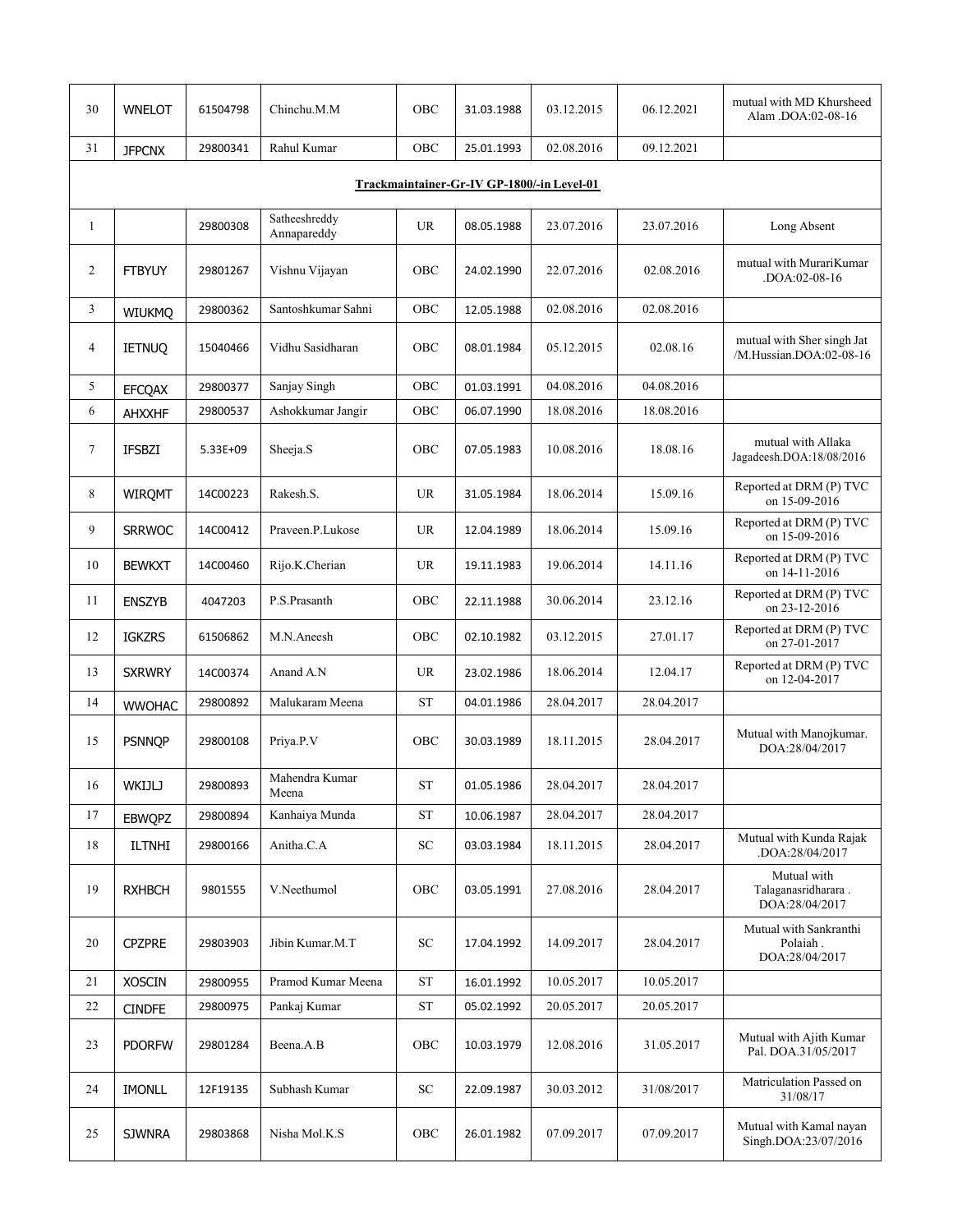| 26 | <b>MCWHQC</b>  | 29803912 | Arbitha.B          | <b>SC</b>   | 20.01.1988 | 14.09.2017 | 14.09.2017 | Mutual with Saurav Kumar.<br>DOA:21/09/2016            |
|----|----------------|----------|--------------------|-------------|------------|------------|------------|--------------------------------------------------------|
| 27 |                | 29801023 | Prasanth P.P       | OBC         | 05.05.1992 | 27.05.2017 | 27.05.2017 | Mutual with Nelson Kumar<br>G. DOA:17/11/2016          |
| 28 | <b>OTATHN</b>  | 29803972 | T Girish           | <b>SC</b>   | 15.05.1990 | 03.11.2017 | 03.11.2017 | Mutual with C<br>Pandurangan.<br>DOA:03/07/2016        |
| 29 | <b>AUJRCO</b>  | 15040756 | Shibin Kumar.N.S   | SC          | 21.05.1990 | 17.12.2015 | 17/08/2019 | Reported at SSE/P.W/KTY<br>on 17/08/19 from NCJ.       |
| 30 | <b>KOFPAO</b>  | 29801193 | Sajina Kumari.S.S  | <b>UR</b>   | 14.05.1988 | 20.07.2016 | 17/08/2019 | Reported at SSE/P.W/KTY<br>on 17/08/19 from NCJ.       |
| 31 | <b>OOLWPS</b>  | 29803914 | Kavitha.P.K        | <b>SC</b>   | 16.04.1984 | 14.09.2017 | 18/11/2019 | Reported at<br>SSE/P.W/KTYM on 18-<br>11-19 from QLN.  |
| 32 | ZSMAZI         | 29800639 | Sreejith.M.M.      | <b>UR</b>   | 28.05.1987 | 28.07.2016 | 26/11/2019 | --do--                                                 |
| 33 | <b>UYWCNF</b>  | 15040357 | Pooja .P           | OBC         | 28.05.1993 | 01.12.2015 | 26/11/2019 | Reported at DRM (P) TVC<br>on 30-10-2019               |
| 34 | <b>WRBHFA</b>  | 15040457 | Anu.K.S            | SC          | 04.04.1989 | 08.12.2015 | 26/11/2019 | --do--                                                 |
| 35 | <b>SCUGDU</b>  | 29800348 | <b>Binu Baby</b>   | <b>UR</b>   | 30.05.1985 | 28.07.2016 | 26/11/2019 | --do--                                                 |
| 36 | <b>JZCXPE</b>  | 14C00436 | Rajesh.K.R         | UR          | 08.01.1985 | 19.06.2014 | 26/11/2019 | Reported at DRM (P) TVC<br>on 31-10-2019               |
| 37 | QRXJJE         | 15040372 | Joby mol.T.R       | OBC         | 28.10.1985 | 01.12.2015 | 26/11/2019 | --do--                                                 |
| 38 | <b>JSJOHI</b>  | 44047215 | Arun.K.M           | ${\rm SC}$  | 09.11.1986 | 19.12.2015 | 26/11/2019 | --do--                                                 |
| 39 | <b>TUOPLL</b>  | 15040648 | Mobin Mohanan      | OBC         | 24.03.1988 | 29.12.2015 | 26/11/2019 | $-do-$                                                 |
| 40 | <b>ZESUBN</b>  | 29800100 | Sreejith.M         | UR          | 07.04.1989 | 21.05.2016 | 26/11/2019 | --do--                                                 |
| 41 | <b>GUQDPK</b>  | 29800104 | Vineeth.V          | OBC         | 23.12.1989 | 21.05.2016 | 26/11/2019 | --do--                                                 |
| 42 | <b>RLOTQY</b>  | 29800103 | Sagar.S.V          | ${\rm OBC}$ | 24.01.1992 | 21.05.2016 | 26/11/2019 | --do--                                                 |
| 43 | <b>GWJSCG</b>  | 29800099 | Vishnu.N.S         | <b>UR</b>   | 01.04.1993 | 21.05.2016 | 26/11/2019 | Reported at DRM (P) TVC<br>on 07-11-2019               |
| 44 | <b>XTHUZM</b>  | 29801430 | Arunlal.A          | OBC         | 01.06.1987 | 20.08.2016 | 29/11/2019 | Reported at<br>SSE/P.W/KTYM on<br>29/11/2019 from CKI. |
| 45 | <b>UORWAA</b>  | 15040495 | Satheesh Kunar.E.S | <b>UR</b>   | 05.04.1986 | 01.12.2015 | 20/12/2019 | $-do-$                                                 |
| 46 | <b>OANYJJ</b>  | 14C00217 | Rahul R            | UR          | 18.01.1989 | 18.06.2014 | 06.02.20   | Reported at<br>SSE/P.W/PVRD on 06-02-<br>2020          |
| 47 | <b>KDPPLG</b>  | 74047219 | S Raji             | OBC         | 29.05.1986 | 30.06.2014 | 22.02.20   | Reported at TVC on 10-02-<br>2020                      |
| 48 | <b>CUICTE</b>  | 74047222 | C Jeevan           | OBC         | 31.05.1986 | 30.06.2014 | 22.02.20   | Reported at TVC on 10-02-<br>2020                      |
| 49 | <b>JLNHJK</b>  | 29802556 | R V Poojamol       | OBC         | 04.03.1985 | 11.11.2016 | 22.02.20   | Reported at TVC on 12-02-<br>2020                      |
| 50 | PHYOMQ         | 29800127 | Sreena Sreenivasan | ${\rm OBC}$ | 05.05.1979 | 21.05.2016 | 20.06.20   |                                                        |
| 51 |                | 29800759 | Jithil S           | OBC         | 28.04.1989 | 28.09.2016 | 19.10.2021 |                                                        |
| 52 |                | 29800334 | Sheeja AC          |             | 15.02.1981 | 28.07.2016 | 29.10.2021 |                                                        |
| 53 |                | 29800767 | Gibu KR            |             | 01.05.1980 | 28.11.2016 | 29.10.2021 |                                                        |
| 54 | <b>FQLNTY</b>  | 29800458 | Migimol Mani       |             | 10.08.1982 | 28.07.2016 | 02.11.21   |                                                        |
| 55 | <b>NNZOPP</b>  | 29800470 | Neethu Prasannan   |             | 18.05.1990 | 29.07.2016 | 02.11.21   |                                                        |
| 56 | <b>RACYWIL</b> | 13040587 | Jabir CJ           |             | 27.10.1989 | 23.03.2013 | 02.11.21   |                                                        |
| 57 | <b>APMFBN</b>  | 29800401 | Lijiya Joseph      |             | 25.05.1982 | 29.07.2016 | 15.11.21   |                                                        |
| 58 | CHLYTL         | 29800403 | Reshmi T S         |             | 25.04.1983 | 29.07.2016 | 15.11.2021 |                                                        |
| 59 | ADESPL         | 15040543 | Vishnu Asok        |             | 16.10.1988 | 05.12.2015 | 15.11.2021 |                                                        |